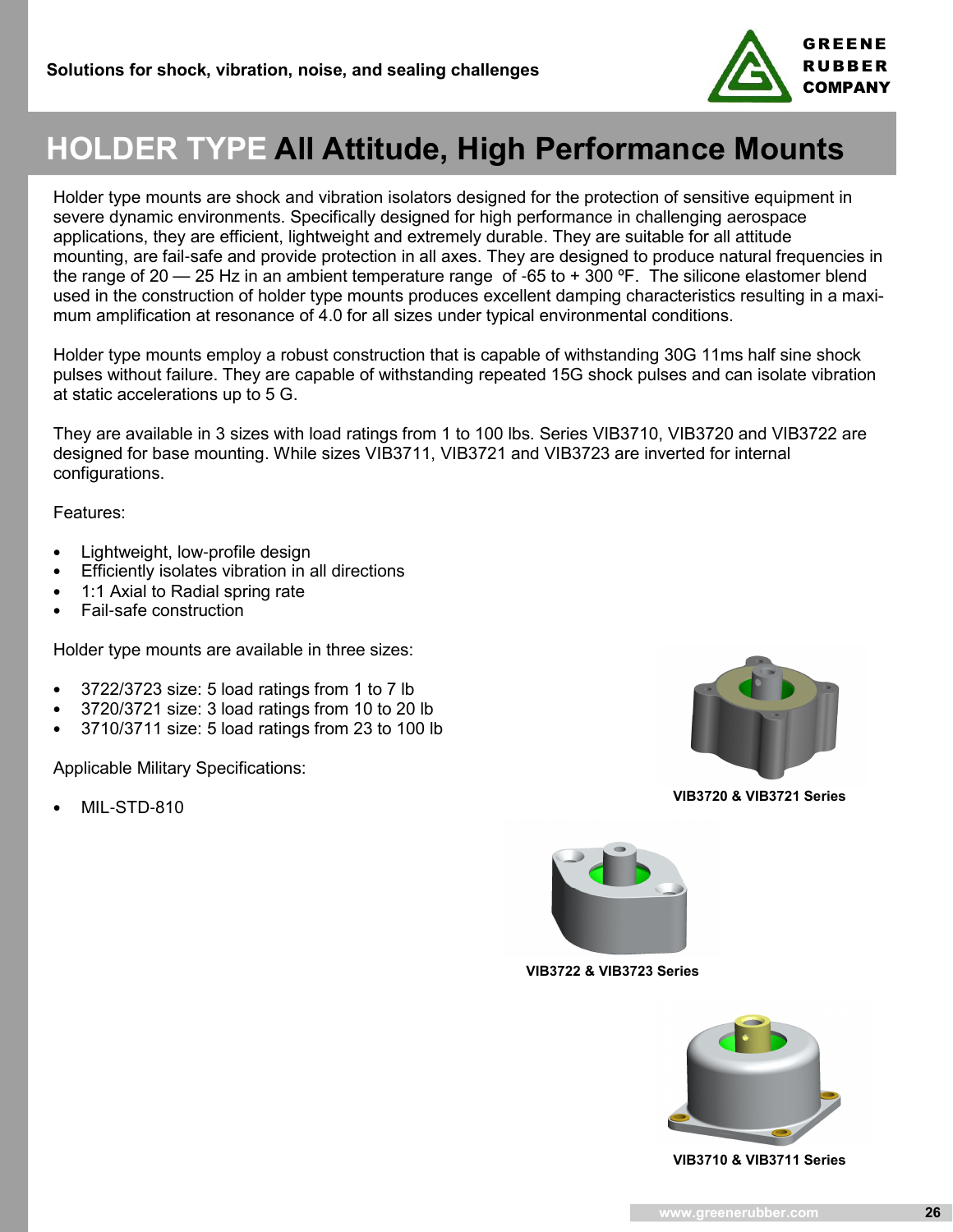

# **HOLDER TYPE VIB3722/VIB3723 SERIES**

### **PRODUCT SPECIFICATIONS**

Operating Temperature: -65 to +300 F Maximum Transmissibility at Resonance: 4.0 Load Capacity: 1.0 – 7 lb Axial-Radial Stiffness Ratio: 1:1 Part Weight: 1.0 oz. Materials & Finish: Holder: Aluminum alloy 6061-T6 per ASTM B221, Anodized and dyed Grey per MIL-A-8625 Elastomer: Silicone Core: 2024-T4 per QQ-A-225/6, Alodine per MIL-C- 5541 Class 1A, Gold Washer: 2024-T0 per QQ-A-250/4, Alodine per MIL-C-5541 Class 1A, Gold

 $2 \times \emptyset 0.172$ <br>THRU<br>C'SK FOR 82 "FLATHEAD



VIB3722

VIB3723



.164-32 UNC 2<mark>B</mark><br>X .375 MIN DEEP

406 +0.00





**Max. Axial Dynamic Performance Characteristics**

| Part No.  | Max.<br><b>Static</b><br>Load<br>(Axial) | Axial<br>Natural<br> Frequency | <b>Dynamic</b><br><b>Axial Spring</b><br>Rate |      | <b>Dynamic</b><br>Radial<br><b>Spring Rate</b> |      |
|-----------|------------------------------------------|--------------------------------|-----------------------------------------------|------|------------------------------------------------|------|
|           | Lbs                                      | Hz                             | Ib/in                                         | N/mm | Ib/in                                          | N/mm |
| VIB3722-1 | 1.0                                      | 22                             | 49                                            | 9    | 54                                             | 10   |
| VIB3723-1 |                                          |                                |                                               |      |                                                |      |
| VIB3722-2 | 2.0                                      |                                | 99                                            | 17   | 109                                            | 19   |
| VIB3723-2 |                                          |                                |                                               |      |                                                |      |
| VIB3722-3 | 3.0                                      |                                | 148                                           | 26   | 163                                            | 29   |
| VIB3723-3 |                                          |                                |                                               |      |                                                |      |
| VIB3722-5 | 5.0                                      |                                | 247                                           | 43   | 272                                            | 48   |
| VIB3723-5 |                                          |                                |                                               |      |                                                |      |
| VIB3722-7 | 7.0                                      |                                | 346                                           | 61   | 381                                            | 67   |
| VIB3723-7 |                                          |                                |                                               |      |                                                |      |

\*Fn at max rated load and .036 inch DA input

To correct for loads lower than rated load use:

 $F_n = F_{nn}^* \sqrt{P_n/P_a}$ 

Where: Fn: Natural Frequency at actual load (Hz)

F<sub>nn</sub>: Nominal Natural Frequency (Hz)

Pr: Rated load

Pa: Actual load



**www.greenerubber.com**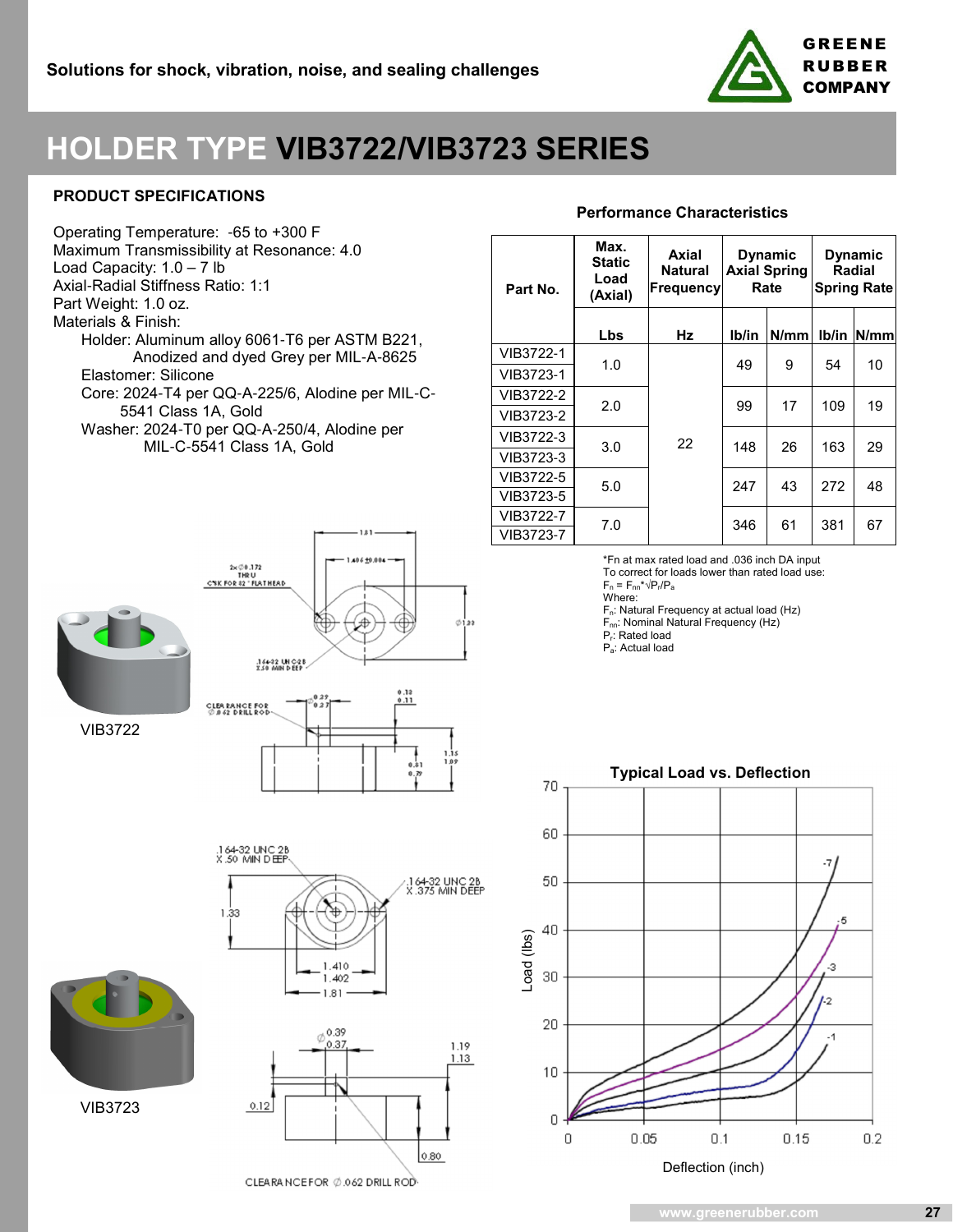

# **HOLDER TYPE VIB3720/VIB3721 SERIES**

### **PRODUCT SPECIFICATIONS**

Operating Temperature: -65 to +300 F Maximum Transmissibility at Resonance: 4.0 Load Capacity: 10 – 20 lb Axial-Radial Stiffness Ratio: 1:1 Part Weight: 2.7 oz. Materials & Finish: Holder: Aluminum alloy 6061-T6 per ASTM B221, Anodized and dyed Grey per MIL-A-8625 Elastomer: Silicone Core: 2024-T4 per QQ-A-225/6, Alodine per MIL-C- 5541 Class 1A, Gold

Washer: 2024-T3 per QQ-A-250/4, Alodine per MIL-C-5541 Class 1A, Gold

## **Performance Characteristics**

| Part No.   | Max.<br><b>Static Load</b><br>(Axial) | Axial<br><b>Natural</b><br><b>Frequency</b> | Dynamic Axial<br><b>Spring Rate</b> |      | <b>Dynamic</b><br><b>Radial</b><br><b>Spring Rate</b> |      |
|------------|---------------------------------------|---------------------------------------------|-------------------------------------|------|-------------------------------------------------------|------|
|            | Lbs                                   | Hz                                          | lb/in                               | N/mm | Ib/in                                                 | N/mm |
| VIB3720-10 | 10.0                                  | 22                                          | 494                                 | 86   | 445                                                   | 78   |
| VIB3721-10 |                                       |                                             |                                     |      |                                                       |      |
| VIB3720-15 | 15.0                                  |                                             | 741                                 | 130  | 667                                                   | 117  |
| VIB3721-15 |                                       |                                             |                                     |      |                                                       |      |
| VIB3720-20 | 20.0                                  |                                             | 968                                 | 173  | 889                                                   | 156  |
| VIB3721-20 |                                       |                                             |                                     |      |                                                       |      |

\*Fn at max rated load and .036 inch DA input

To correct for loads lower than rated load use:  $F_n = F_{nn} * \sqrt{P_r/P_a}$ 

Where:

Fn: Natural Frequency at actual load (Hz)

F<sub>nn</sub>: Nominal Natural Frequency (Hz)

Pr: Rated load

Pa: Actual load



VIB3720





250-28 UNF-2<mark>B</mark><br>50 MIN DEEP 1.379 371 .1 64-32 UNC-28<br>X. 50 MIN DEEP 1.379<br>1.371  $\phi_{0.40}^{0.51}$  $0.49$  $0.12$ CLEARANCE FOR A  $\phi$  .12 DRILL ROD \ 1.36 1.07 1.05

**Typical Load vs. Deflection**